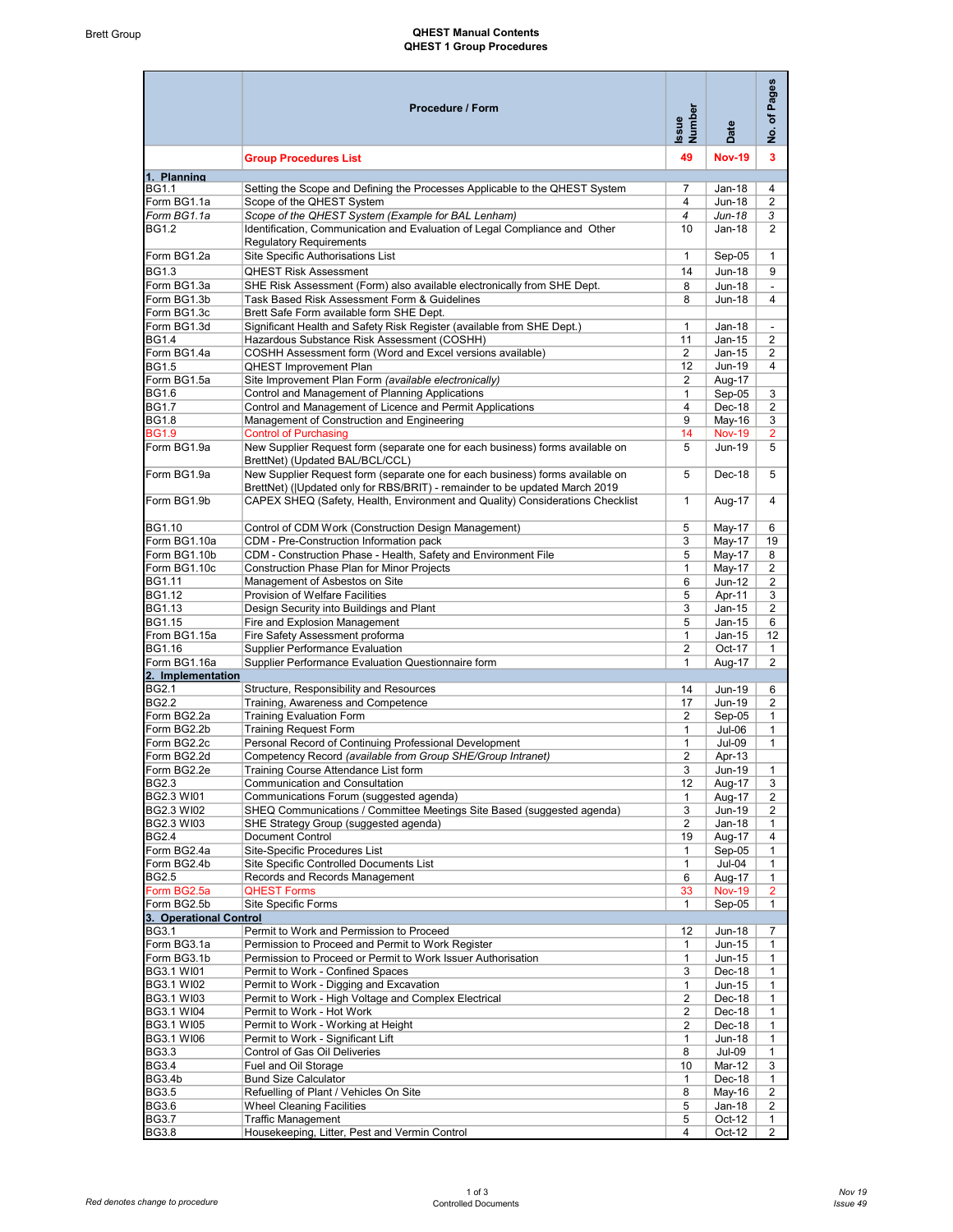## Brett Group **CHEST Manual Contents** QHEST 1 Group Procedures

|                              | Procedure / Form                                                                          | Issue<br>Number         | Date          | Pages<br>đ<br>$\frac{1}{2}$ |
|------------------------------|-------------------------------------------------------------------------------------------|-------------------------|---------------|-----------------------------|
| BG3.14                       | Noise Control                                                                             | 8                       | Jun-15        | 2                           |
| BG3.15                       | <b>Isolation of Plant</b>                                                                 | 12                      | Jun-15        | $\overline{2}$              |
| Form BG3.15a                 | <b>Isolation Log</b>                                                                      | 3                       | $Jan-15$      | $\mathbf{1}$                |
| BG3.16                       | Lone Working                                                                              | 3                       | $Jul-13$      | $\mathbf{1}$                |
| <b>BG3.17</b>                | Control of Personal Protective Equipment                                                  | 15                      | Dec-18        | 4                           |
| Form BG3.17a                 | PPE Record form                                                                           | $\mathbf{1}$            | Oct-07        | $\mathbf{1}$                |
| <b>BG3.18</b>                | Rules for Site Vehicles and Mobile Plant                                                  | $\overline{7}$          | Oct-18        | 5                           |
| From BG3.18b                 | Drivers Daily Vehicle Check form                                                          | 2                       | Jun-15        | $\mathbf{1}$                |
| Form BG3.18c                 | Site Safety Rules                                                                         | $\mathbf{1}$            | Jun-15        | $\overline{2}$              |
| BG3.19                       | Inspection, Testing and Maintenance of Electrical Equipment                               |                         |               |                             |
| <b>BG3.20</b>                | Moving of Radial Conveyors                                                                | 10<br>$\overline{4}$    | Aug-17        | 3                           |
| <b>BG3.22</b>                | Work In An Excavation / Trench                                                            |                         | Oct-10        | $\mathbf{1}$                |
| <b>BG3.23</b>                |                                                                                           | 3                       | <b>Nov-15</b> | 2                           |
| <b>BG3.24</b>                | Working at Height                                                                         | 10                      | <b>Nov-15</b> | $\overline{4}$              |
|                              | <b>Charging Batteries</b>                                                                 | $\overline{2}$          | Oct-07        | $\mathbf{1}$                |
| <b>BG3.25</b>                | Jump Starting Equipment                                                                   | $\overline{4}$          | Oct-11        | $\overline{c}$              |
| <b>BG3.26</b>                | <b>Washing of Tippers</b>                                                                 | 3                       | Oct-11        | $\mathbf{1}$                |
| <b>BG3.27</b>                | Mobile Plant Tyre Inflation                                                               | $\overline{4}$          | $Jan-18$      | $\mathbf{1}$                |
| <b>BG3.28</b>                | Management of Waste Arisings on Site                                                      | 6                       | May-16        | 4                           |
| Form BG3.28a                 | Summary of Waste Arisings on Site                                                         | $\overline{c}$          | Jun-15        | $\mathbf{1}$                |
| BG3.30                       | Control of the Risks of Legionella                                                        | $\mathbf{1}$            | $Jul-06$      | 3                           |
| BG3.31                       | Propping of Tipper Bodies                                                                 | 3                       | Oct-11        | 3                           |
| BG3.32                       | Driving on Company Business                                                               | 6                       | Jun-18        | 2                           |
| <b>BG3.33</b>                | <b>Working Near Power Lines</b>                                                           | 5                       | Oct-11        | $\mathbf{1}$                |
| BG3.34                       | <b>Brett Site Security</b>                                                                | 5                       | $Jan-15$      | 3                           |
| <b>BG3.35</b>                | Towing and Recovery of Vehicles on Site                                                   | 5                       | Jun-19        | 2                           |
| BG3.36                       | To Change the Wear Plates on a Loading Shovel Bucket                                      | $\overline{2}$          | $Dec-09$      | $\mathbf{1}$                |
| BG3.37                       | Mothballed Site                                                                           | 6                       | Jun-18        | 2                           |
| <b>BG3.38</b>                | <b>Control of Visitors</b>                                                                | 4                       | Oct-17        | $\mathbf{1}$                |
| Form BG3.38a                 | Visitor Induction form (printed pads available from Group SHE Dept.)                      | 5                       | Dec-18        | $\mathbf{1}$                |
| BG3.38 WI01                  | Control of Service Department Staff                                                       | $\mathbf{1}$            | $Jan-15$      | $\mathbf{1}$                |
| BG3.39                       | Visibility Risk Assessment of Mobile Plant                                                | 4                       | Jun-15        | $\mathbf{1}$                |
| From BG3.39a                 | Visibility Risk Assessment - Excavator                                                    | 4                       | Apr-14        | $\mathbf{1}$                |
| Form BG3.39b                 | Visibility Risk Assessment - Dumper                                                       | 4                       | Apr-14        | $\mathbf{1}$                |
| Form BG3.39c                 | Visibility Risk Assessment - Bulldozer                                                    | 4                       | Apr-14        | $\mathbf{1}$                |
| Form BG3.39d                 | Visibility Risk Assessment - Loading Shovel/Landfill Compactor                            | 5                       | May-16        | $\overline{2}$              |
| From BG3.39e                 | Visibility Risk Assessment - Fork Lift Truck                                              | 4                       | Apr-14        | $\mathbf{1}$                |
| Form BG3.39f                 | Visibility Risk Assessment - Articulated Vehicle                                          | $\mathbf{1}$            | Apr-14        | $\mathbf{1}$                |
| Form BG3.39g                 | Visibility Risk Assessment - Rigid (8 Wheeler)                                            | $\mathbf{1}$            | Apr-14        | $\mathbf{1}$                |
| Form BG3.39h                 | Visibility Risk Assessment - Rigid Dumper                                                 | $\mathbf{1}$            | Jun-15        | $\mathbf{1}$                |
| From BG3.39i                 | <b>Visibility Risk Assessment - Tractor and Bowser</b>                                    |                         |               |                             |
|                              |                                                                                           | $\overline{1}$          | <b>Nov-19</b> | $\mathbf{1}$                |
| <b>BG3.40</b>                | Control of Hand Arm Vibration                                                             | 6                       | May-16        | 4                           |
| Form BG3.40a                 | Example of completed Hand Arm Vibration Register/Exposure Calculator form                 | 1                       | Oct-11        | $\mathbf{1}$                |
| <b>BG3.41</b>                | Use of Mobile Elevated Work Platform                                                      | $\overline{2}$          | <b>Nov-15</b> | $\mathbf{1}$                |
| BG3.42                       | Use of Fixed Electrical Equipment, Fixed Electrical Installations and Portable Electrical | $\overline{2}$          | Aug-17        | $\overline{2}$              |
|                              | Equipment                                                                                 |                         |               |                             |
| BG3.43                       | Use of Generators                                                                         | $\overline{2}$          | Aug-17        | $\mathbf{1}$                |
| BG3.44                       | Land Survey Standard Procedures                                                           | 1                       | Jan-15        | 3                           |
| <b>BG3.45</b>                | The Dangerous Substances an explosive Atmosphere Regulations                              | $\mathbf{1}$            | Jan-15        | 3                           |
| <b>BG3.46</b>                | Control of Contractors                                                                    | 6                       | Jun-19        | 4                           |
| Form BG3.46a                 | Contractors Inspection Form                                                               | $\overline{2}$          | <b>Nov-19</b> | 2                           |
| Form BG3.46b                 | <b>Contractors SHE Induction Record</b>                                                   | $\overline{2}$          | <b>Nov-19</b> | 2                           |
| <b>BG3.46 WI01</b>           | Checking, Searching for Brett Preferred or Avetta Approved Contractors                    | 7                       | <b>Nov-19</b> |                             |
| <b>BG3.46 WI02</b>           | <b>Adding New Contractors to Avetta Approved Scheme</b>                                   | 3                       | <b>Nov-19</b> | $\overline{1}$              |
| <b>BG3.46 WI03</b>           | Authorisation of Non Avetta Approved Contractors                                          | 5                       | <b>Nov-19</b> | $\blacktriangleleft$        |
| BG3.46 WI04                  | Checking that Contractors have Received the Brett Induction                               | $\overline{2}$          | Oct-17        | 2                           |
| BG3.46 WI05                  | Recording that Contractors have Received the Brett Induction                              | 3                       | Oct-17        | $\overline{2}$              |
| <b>BG3.47</b>                | Control of Whole Body Vibration                                                           | 1                       | May-16        | 3                           |
| <b>BG3.48</b>                | Buried Services (Location and Identification)                                             | 1                       |               |                             |
| <b>BG3.49</b>                |                                                                                           |                         | May-17        | 3                           |
|                              | Control of Confined Spaces                                                                | $\overline{2}$          | Jun-19        | 8                           |
| Form BG3.49a                 | Register of Confined Spaces                                                               | $\mathbf{1}$            | Mar-18        | $\overline{\mathbf{c}}$     |
| BG3.50                       | Use of Small Unmanned Aircraft (Drones)                                                   | $\overline{2}$          | Jun-19        | $\mathbf{1}$                |
| 4. Monitoring and Inspection |                                                                                           |                         |               |                             |
| <b>BG4.1</b>                 | Monitoring and Inspection                                                                 | 10                      | Dec-18        | 2                           |
| <b>BG4.2</b>                 | Plant and Equipment Maintenance                                                           | 10                      | Oct-08        | 2                           |
| <b>BG4.3</b>                 | Instrument and Equipment Calibration                                                      | 5                       | Aug-17        | $\overline{2}$              |
| <b>BG4.4</b>                 | <b>Occupational Health</b>                                                                | 15                      | <b>Nov-19</b> | 5                           |
| Form BG4.4a                  | In-Service Health Screening Schedule                                                      | 2                       | Apr-14        | $\mathbf{1}$                |
| Form BG4.4b                  | Hand-Arm Vibration Register                                                               | $\overline{\mathbf{c}}$ | Apr-14        | $\mathbf{1}$                |
| From BG4.4c                  | Night Worker Register                                                                     | $\overline{c}$          | Apr-14        | $\mathbf{1}$                |
| <b>BG4.5</b>                 | Occupational Hygiene                                                                      | 5                       | Dec-10        | $\mathbf{1}$                |
| <b>BG4.6</b>                 | Measuring Up                                                                              | 3                       | May-16        | 5                           |
| <b>BG4.6 WI01</b>            | Instructions for completing and Returning the Monthly Measuring Up data                   | $\overline{2}$          | Mar-12        | $\mathbf{1}$                |
|                              |                                                                                           |                         |               |                             |